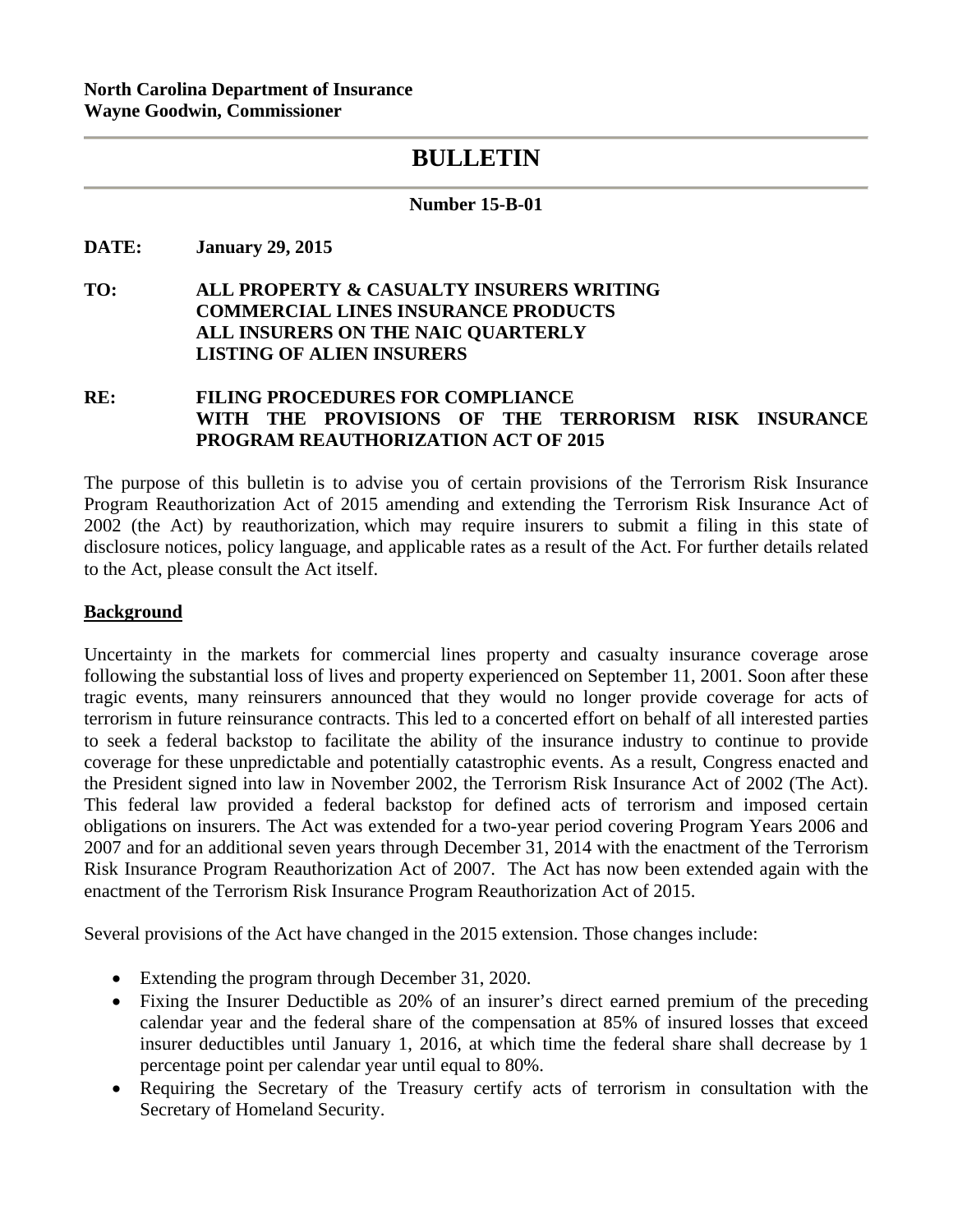- Amending the program trigger to apply to certified acts with insured losses exceeding \$100,000,000 for calendar year 2015, \$120,000,000 for calendar year 2016, \$140,000,000 for calendar year 2017, \$160,000,000 for calendar year 2018, \$180,000,000 for calendar year 2019, and \$200,000,000 for calendar year 2020 and any calendar year thereafter.
- The mandatory recoupment of the federal share through policyholder surcharges increasing to 140 percent (from 133 percent).
- The insurance marketplace aggregate retention amount being the lesser of \$27.5 billion, increasing annually by \$2 billion until it equals \$37.5 billion, and the aggregate amount of insured losses for the calendar year for all insurers. In the calendar following the calendar year in which the marketplace retention amount equals \$37.5 billion, and beginning in calendar year 2020 it is revised to be the lesser of the annual average of the sum of insurer deductibles for all insurers participating in the Program for the prior 3 calendar years as such sum is determined by the Secretary of Treasury by regulation.
- Requiring the Secretary of the Treasury, not later than 9 months after the date of enactment of the Act, to conduct and complete a study on the certification process, including the establishment of a reasonable timetable by which the Secretary must make an accurate determination on whether to certify an act as an act of terrorism.
- Requiring insurers participating in the Program to submit to the Secretary of Treasury for a Congressional report to be submitted on June 30, 2016 and every June 30 thereafter, information regarding insurance coverage for terrorism losses in order to evaluate the effectiveness of the Program. The information to be provided includes; lines of insurance with exposure to terrorism losses, premiums earned on coverage, geographical location of exposures, pricing of coverage, the take-up rate for coverage, the amount of private reinsurance for acts of terrorism purchased and such other matters as the Secretary considers appropriate. This information may be collected by a statistical aggregator and in coordination with State insurance regulatory authorities.
- Requiring the Comptroller General of the United States to complete a study on the viability and effects of the Federal Government assessing and collecting upfront premiums and creating a capital reserve fund.
- Requiring the Secretary of Treasury to conduct a study not later than June 30, 2017 and every June 30 thereafter to identify competitive challenges small insurers face in the terrorism risk insurance marketplace.
- Requiring the Secretary of the Treasury to appoint an Advisory Committee on Risk-Sharing Mechanisms to provide advice, recommendations and encouragement with respect to the creation and development of nongovernmental risk-sharing mechanisms. The Advisory Committee will be composed of 9 members who are directors, officers, or other employees of insurers, reinsurers or capital market participants.
- Changing the terms "program year" and "transition period" to "calendar year" throughout.

# **Definition of Act of Terrorism**

Section 102(1) defines an *act of terrorism* for purposes of the Act. Please note that the unmodified reference to "the Secretary" refers to the Secretary of the Treasury. The revised Section  $102(1)(A)$ states, "The term "act of terrorism" means any act that is certified by the Secretary, in consultation with the Secretary of Homeland Security, and the Attorney General of the United States—(i) to be an act of terrorism; (ii) to be a violent act or an act that is dangerous to— $(I)$  human life:  $(I)$  property; or  $(III)$ infrastructure; (iii) to have resulted in damage within the United States, or outside the United States in the case of—(I) an air carrier or vessel described in paragraph (5)(B); or (II) the premises of a United States mission; and (iv) to have been committed by an individual or individuals acting on behalf of any foreign person or foreign interest, as part of an effort to coerce the civilian population of the United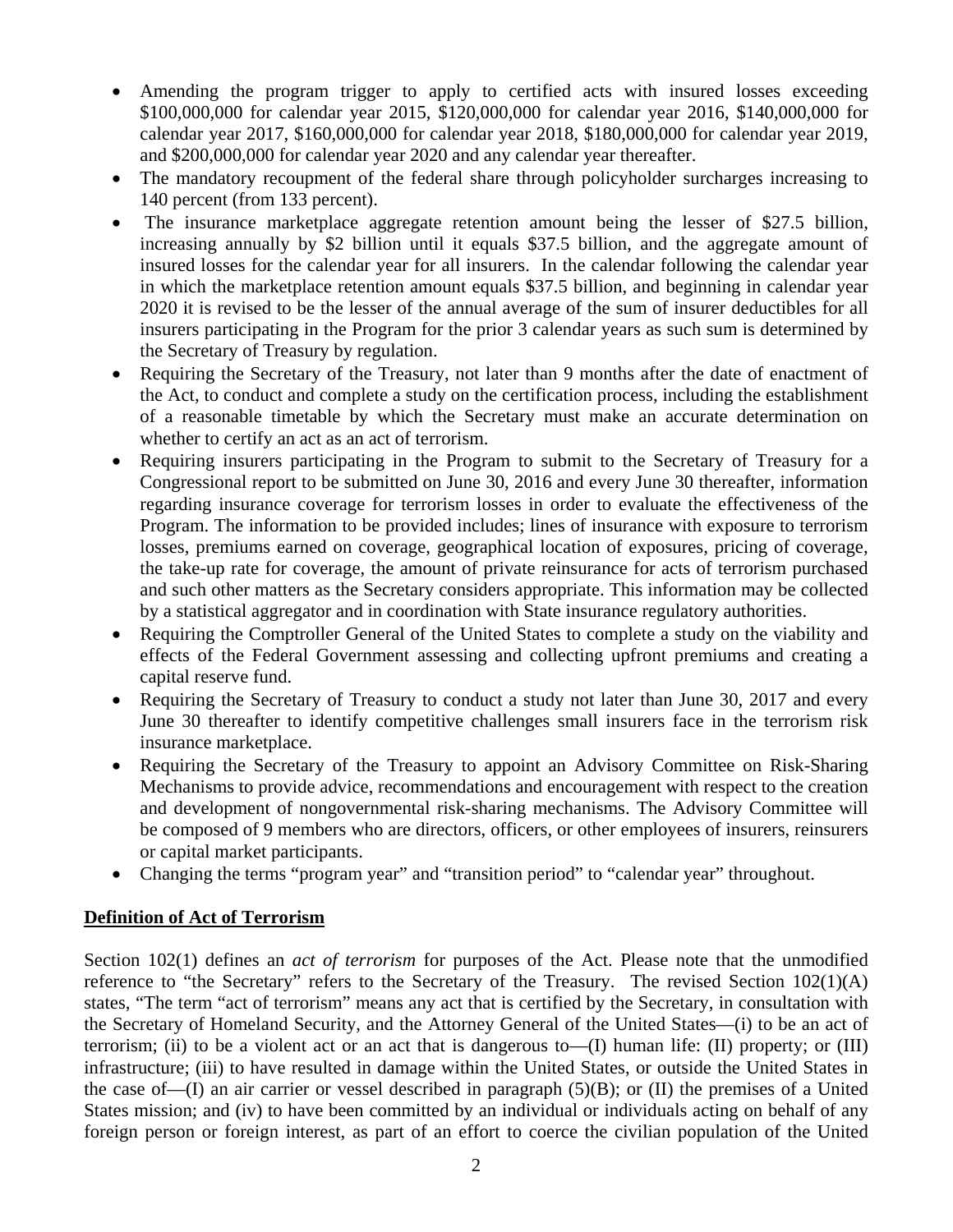States or to influence the policy or affect the conduct of the United States Government by coercion." Section 102(1)(B) states, "No act shall be certified by the Secretary as an act of terrorism if—(i) the act is committed as part of the course of a war declared by the Congress, except that this clause shall not apply with respect to any coverage for workers' compensation; or (ii) property and casualty insurance losses resulting from the act, in the aggregate, do not exceed \$5,000,000." Section 102(1)(C) and (E) specify that the determinations are final and not subject to judicial review and that the Secretary of the Treasury cannot delegate the determination to anyone.

# **Submission of Rates, Policy Form Language and Disclosure Notices**

If an insurer relies on an advisory organization to file loss costs and related rating systems on its behalf, no rate filing is required unless an insurer plans to use a different loss cost multiplier than is currently on file for coverage for *certified losses*. The rate filing should provide sufficient information for the reviewer to determine what price would be charged to a business seeking to cover *certified losses*. This state will accept filings that contain a specified percentage of premium to provide for coverage for *certified losses*. Insurers may also choose to use rating plans that take into account other factors such as geography, building profile, proximity to target risks and other reasonable rating factors. The insurer should state in the filing the basis that it has for selection of the rates and rating systems that it chooses to apply. The supporting documentation should be sufficient for the reviewer to determine whether the rates are excessive, inadequate or unfairly discriminatory. For the convenience of insurers, this state will waive its requirements for supporting documentation for rates for certified losses for filings that apply an increased premium charge of between 0% and 3% and do not vary by application of other rating factors.

This state will not allow exclusions of coverage for acts of terrorism that fail to be *certified losses* solely because they fall below the \$5,000,000 threshold in Section 102(1)(B) on any policy that provides coverage for acts of terrorism that fail to be *certified*. Insurers required to file policy forms may submit language containing coverage limitations for *certified losses* that exceed \$100 billion in the aggregate.

Insurers subject to policy form regulation must submit the policy language that they intend to use in this state. The policy should define *acts of terrorism* in ways that are consistent with the Act, state law and the guidance provided in this bulletin. The definitions, terms and conditions should be complete and accurately describe the coverage that will be provided in the policy. Insurers may conclude that current filings are in compliance with the Act, state law and the requirements of this bulletin.

A change introduced in the Terrorism Risk Insurance Program Reauthorization Act of 2007 was a disclosure requirement for any policy issued after the enactment of the Act. Specifically, in addition to other disclosure requirements previously contained in TRIA, insurers since 2007 have had to provide clear and conspicuous disclosure to the policyholder of the existence of the \$100,000,000,000 cap under Section  $103(e)(2)$ , at the time of offer, purchase, and renewal of the policy.

The Commissioner requests that the disclosure notices be filed for informational purposes, along with the policy forms, rates and rating systems as they are an integral part of the process for notification of policyholders in this state and should be clear and not misleading to business owners in this state. The disclosures should comply with the requirements of the Act, as amended, and should be consistent with the policy language and rates filed by the insurer.

Given that the provisions of the Terrorism Risk Insurance Program Reauthorization Act of 2015 are already in effect, and insurers and advisory organizations must accelerate filing activity in order to achieve compliance with the revised provisions of TRIA, this state will permit insurers and advisory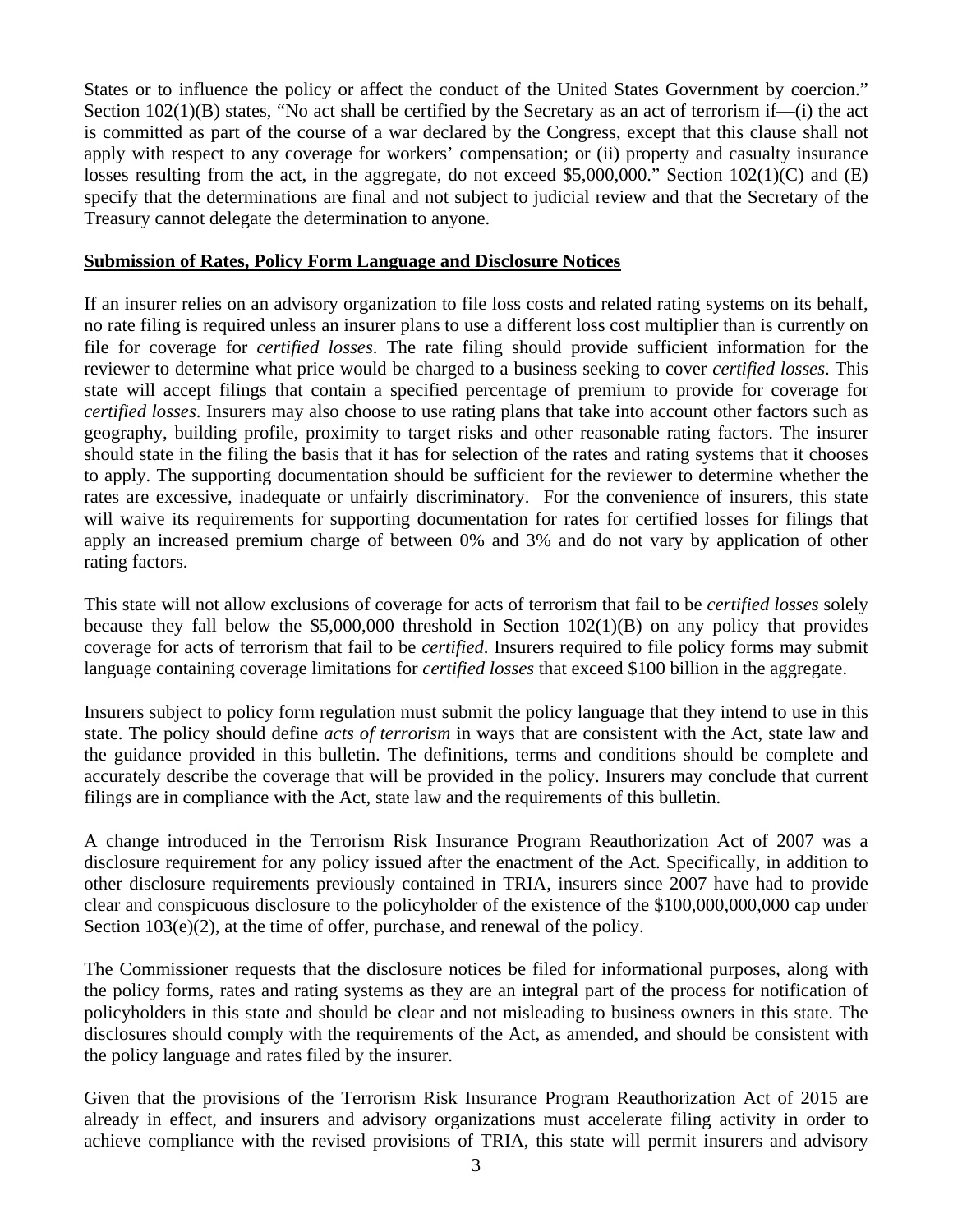organizations to place new rates, policy forms and disclosure notices into immediate use without receiving prior approval from the Commissioner. [NOTE: if state law requires a waiting period for filings, that can also be waived by using the following phrase: "…into immediate use without waiting for the tolling of the statutory waiting period."]

If an insurer wants to take advantage of this voluntary speed to market initiative for revised terrorism products, it should complete the attached Expedited Filing Transmittal Document for Terrorism Risk Insurance Forms and Pricing, and certify on the form that it is in compliance with the terms of the Terrorism Risk Insurance Program Reauthorization Act of 2015 and the laws of this state. Completion of the Expedited Filing Transmittal will also relieve an insurer from having to complete any other filing form or supplementary exhibit that is normally required to accompany filings.

We encourage filers to take advantage of the SERFF system for submitting such filings. Filers should only use the term "TRIA2015" in the product name field in SERFF to indicate a filing related to terrorism, made in connection with the Terrorism Risk Insurance Program Reauthorization Act of 2015. Please do not add any additional verbiage to "TRIA2015" in the product name field. The SERFF system alleviates the need to provide additional information in support of a request for expedited review, although some states may have additional requirements.

# **Optional Provision for Standard Fire Policy States**

In this state, the requirements for fire coverage are established by law and where applicable, must meet or exceed the provisions of the Standard Fire Policy. These legal requirements cannot be waived. Thus, a business cannot voluntarily waive this statutorily mandated coverage.

### **Provision for Workers' Compensation Policies**

Workers compensation insurance coverage is statutorily mandated for nearly all U.S. employers and exemptions are barred in all states. Thus, a business cannot voluntarily waive workers compensation insurance (or terrorism coverage provided by a workers compensation insurance policy) nor can an insurer exempt terrorism risk from a workers compensation policy.

### **Effective Date**

This bulletin shall take immediate effect and shall expire on December 31, 2020, unless Congress extends the duration of the Act.

Any questions can be addressed to Tim Johnson, Operations Manager, Property and Casualty Division at timothy.johnson@ncdoi.gov and (919) 807-6084.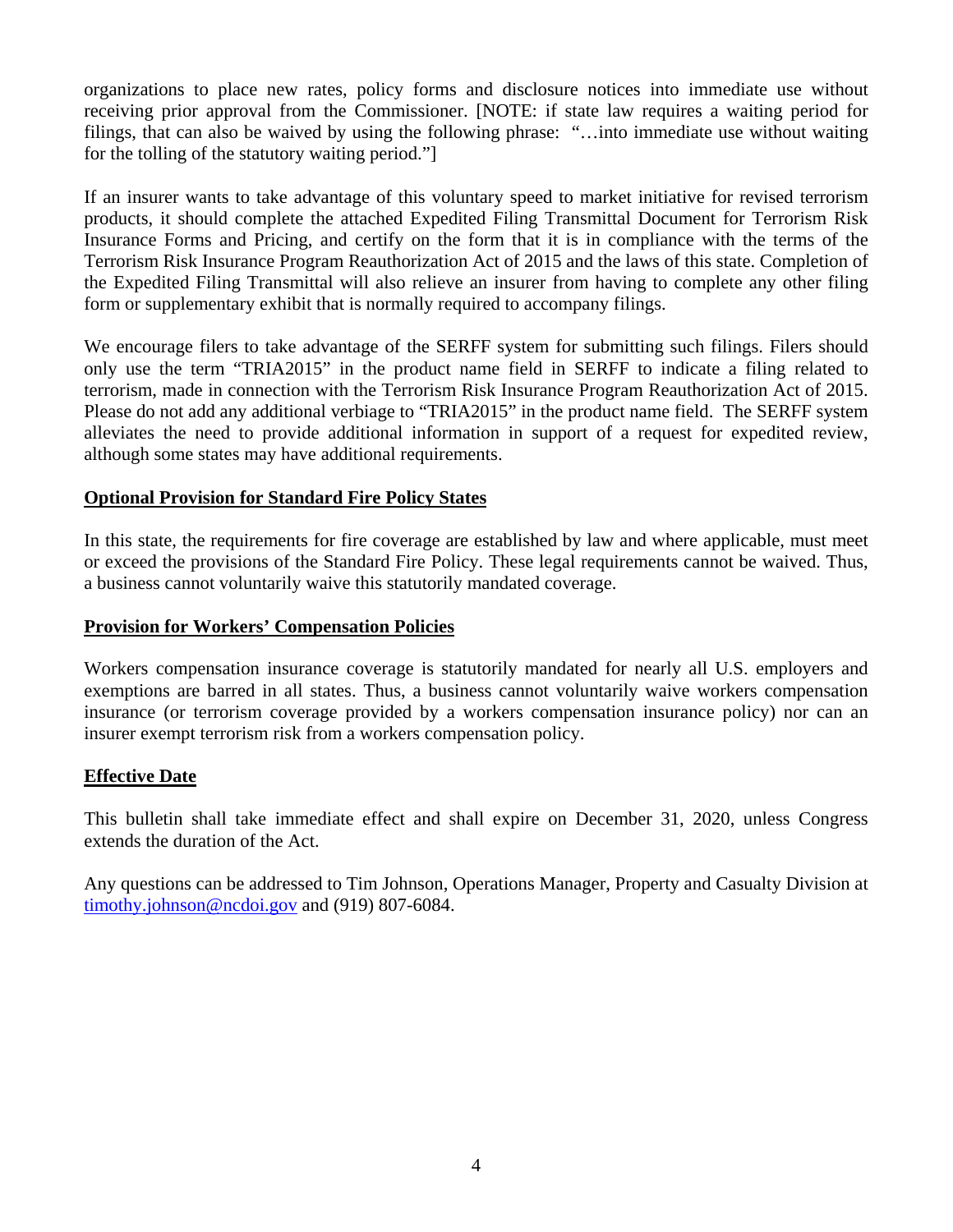#### **POLICYHOLDER DISCLOSURE NOTICE OF TERRORISM INSURANCE COVERAGE**

You are hereby notified that under the Terrorism Risk Insurance Act, as amended, you have a right to purchase insurance coverage for losses resulting from acts of terrorism. *As defined in Section 102(1) of the Act*: The term "act of terrorism" means any act or acts that are certified by the Secretary of the Treasury—in consultation with the Secretary of Homeland Security, and the Attorney General of the United States—to be an act of terrorism; to be a violent act or an act that is dangerous to human life, property, or infrastructure; to have resulted in damage within the United States, or outside the United States in the case of certain air carriers or vessels or the premises of a United States mission; and to have been committed by an individual or individuals as part of an effort to coerce the civilian population of the United States or to influence the policy or affect the conduct of the United States Government by coercion.

YOU SHOULD KNOW THAT WHERE COVERAGE IS PROVIDED BY THIS POLICY FOR LOSSES RESULTING FROM CERTIFIED ACTS OF TERRORISM, SUCH LOSSES MAY BE PARTIALLY REIMBURSED BY THE UNITED STATES GOVERNMENT UNDER A FORMULA ESTABLISHED BY FEDERAL LAW. HOWEVER, YOUR POLICY MAY CONTAIN OTHER EXCLUSIONS WHICH MIGHT AFFECT YOUR COVERAGE, SUCH AS AN EXCLUSION FOR NUCLEAR EVENTS. UNDER THE FORMULA, THE UNITED STATES GOVERNMENT GENERALLY REIMBURSES 85% THROUGH 2015; 84% BEGINNING ON JANUARY 1, 2016; 83% BEGINNING ON JANUARY 1, 2017; 82% BEGINNING ON JANUARY 1, 2018; 81% BEGINNING ON JANUARY 1, 2019 and 80% BEGINNING ON JANUARY 1, 2020, OF COVERED TERRORISM LOSSES EXCEEDING THE STATUTORILY ESTABLISHED DEDUCTIBLE PAID BY THE INSURANCE COMPANY PROVIDING THE COVERAGE. THE PREMIUM CHARGED FOR THIS COVERAGE IS PROVIDED BELOW AND DOES NOT INCLUDE ANY CHARGES FOR THE PORTION OF LOSS THAT MAY BE COVERED BY THE FEDERAL GOVERNMENT UNDER THE ACT.

YOU SHOULD ALSO KNOW THAT THE TERRORISM RISK INSURANCE ACT, AS AMENDED, CONTAINS A \$100 BILLION CAP THAT LIMITS U.S. GOVERNMENT REIMBURSEMENT AS WELL AS INSURERS' LIABILITY FOR LOSSES RESULTING FROM CERTIFIED ACTS OF TERRORISM WHEN THE AMOUNT OF SUCH LOSSES IN ANY ONE CALENDAR YEAR EXCEEDS \$100 BILLION. IF THE AGGREGATE INSURED LOSSES FOR ALL INSURERS EXCEED \$100 BILLION, YOUR COVERAGE MAY BE REDUCED.

| Acceptance of Rejection of Terrorism misulance Coverage |                                                                                                                   |
|---------------------------------------------------------|-------------------------------------------------------------------------------------------------------------------|
|                                                         | I hereby elect to purchase terrorism coverage for a prospective premium of \$                                     |
|                                                         | I hereby decline to purchase terrorism coverage for certified acts of terrorism. I understand that I will have no |
|                                                         | coverage for losses resulting from certified acts of terrorism.                                                   |

\_\_\_\_\_\_\_\_\_\_\_\_\_\_\_\_\_\_\_\_\_\_\_\_\_ Policyholder/Applicant's Signature Insurance Company

\_\_\_\_\_\_\_\_\_\_\_\_\_\_\_\_\_\_\_\_\_\_\_\_\_

Acceptance or Rejection of Terrorism Insurance Coverage

 $\frac{1}{\sqrt{2\pi}}\left[\frac{1}{\sqrt{2\pi}}\frac{1}{\sqrt{2\pi}}\frac{1}{\sqrt{2\pi}}\frac{1}{\sqrt{2\pi}}\frac{1}{\sqrt{2\pi}}\frac{1}{\sqrt{2\pi}}\frac{1}{\sqrt{2\pi}}\frac{1}{\sqrt{2\pi}}\frac{1}{\sqrt{2\pi}}\frac{1}{\sqrt{2\pi}}\frac{1}{\sqrt{2\pi}}\frac{1}{\sqrt{2\pi}}\frac{1}{\sqrt{2\pi}}\frac{1}{\sqrt{2\pi}}\frac{1}{\sqrt{2\pi}}\frac{1}{\sqrt{2\pi}}\frac{1}{\sqrt{2\pi}}\frac$ 

\_\_\_\_\_\_\_\_\_\_\_\_\_\_\_\_\_\_\_\_\_\_\_\_\_ \_\_\_\_\_\_\_\_\_\_\_\_\_\_\_\_\_\_\_\_\_\_\_\_\_\_\_

Print Name Policy Number

Date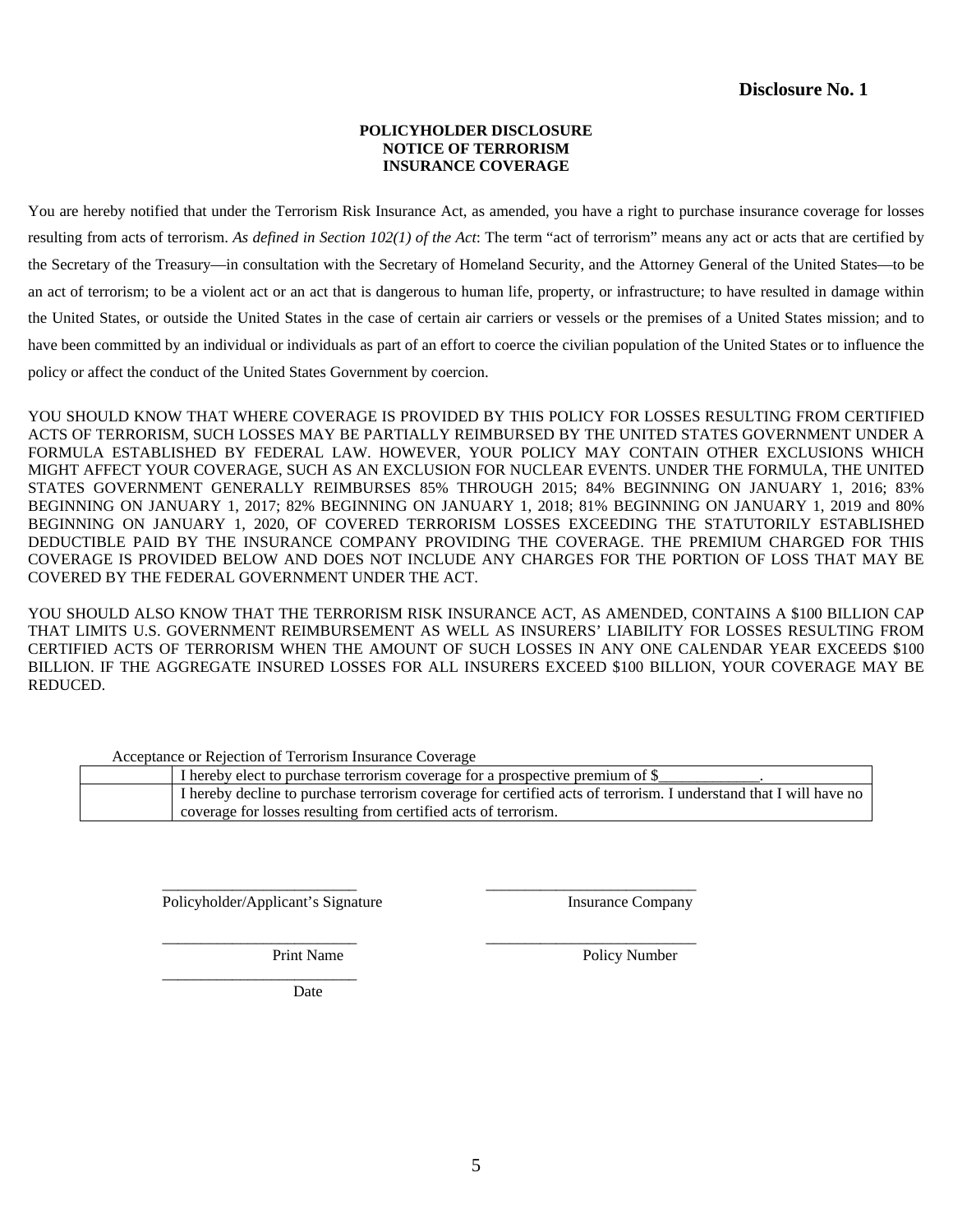#### **POLICYHOLDER DISCLOSURE NOTICE OF TERRORISM INSURANCE COVERAGE**

Coverage for acts of terrorism is included in your policy. You are hereby notified that under the Terrorism Risk Insurance Act, as amended in 2015, the definition of act of terrorism has changed. As defined in Section 102(1) of the Act: The term "act of terrorism" means any act or acts that are certified by the Secretary of the Treasury—in consultation with the Secretary of Homeland Security, and the Attorney General of the United States—to be an act of terrorism; to be a violent act or an act that is dangerous to human life, property, or infrastructure; to have resulted in damage within the United States, or outside the United States in the case of certain air carriers or vessels or the premises of a United States mission; and to have been committed by an individual or individuals as part of an effort to coerce the civilian population of the United States or to influence the policy or affect the conduct of the United States Government by coercion. Under your coverage, any losses resulting from certified acts of terrorism may be partially reimbursed by the United States Government under a formula established by the Terrorism Risk Insurance Act, as amended. However, your policy may contain other exclusions which might affect your coverage, such as an exclusion for nuclear events. Under the formula, the United States Government generally reimburses 85% through 2015; 84% beginning on January 1, 2016; 83% beginning on January 1, 2017; 82% beginning on January 1, 2018; 81% beginning on January 1, 2019 and 80% beginning on January 1, 2020, of covered terrorism losses exceeding the statutorily established deductible paid by the insurance company providing the coverage. The Terrorism Risk Insurance Act, as amended, contains a \$100 billion cap that limits U.S. Government reimbursement as well as insurers' liability for losses resulting from certified acts of terrorism when the amount of such losses exceeds \$100 billion in any one calendar year. If the aggregate insured losses for all insurers exceed \$100 billion, your coverage may be reduced.

The portion of your annual premium that is attributable to coverage for acts of terrorism is \_\_\_\_\_\_\_\_, and does not include any charges for the portion of losses covered by the United States government under the Act.

I ACKNOWLEDGE THAT I HAVE BEEN NOTIFIED THAT UNDER THE TERRORISM RISK INSURANCE ACT, AS AMENDED, ANY LOSSES RESULTING FROM CERTIFIED ACTS OF TERRORISM UNDER MY POLICY COVERAGE MAY BE PARTIALLY REIMBURSED BY THE UNITED STATES GOVERNMENT AND MAY BE SUBJECT TO A \$100 BILLION CAP THAT MAY REDUCE MY COVERAGE, AND I HAVE BEEN NOTIFIED OF THE PORTION OF MY PREMIUM ATTRIBUTABLE TO SUCH COVERAGE.

\_\_\_\_\_\_\_\_\_\_\_\_\_\_\_\_\_\_\_\_\_\_\_\_\_ Policyholder/Applicant's Signature

\_\_\_\_\_\_\_\_\_\_\_\_\_\_\_\_\_\_\_\_\_\_\_\_\_ Print Name

\_\_\_\_\_\_\_\_\_\_\_\_\_\_\_\_\_\_\_\_\_\_\_\_\_ Date

Name of Insurer: \_\_\_\_\_\_\_\_\_\_\_\_\_\_\_\_\_\_\_\_ Policy Number: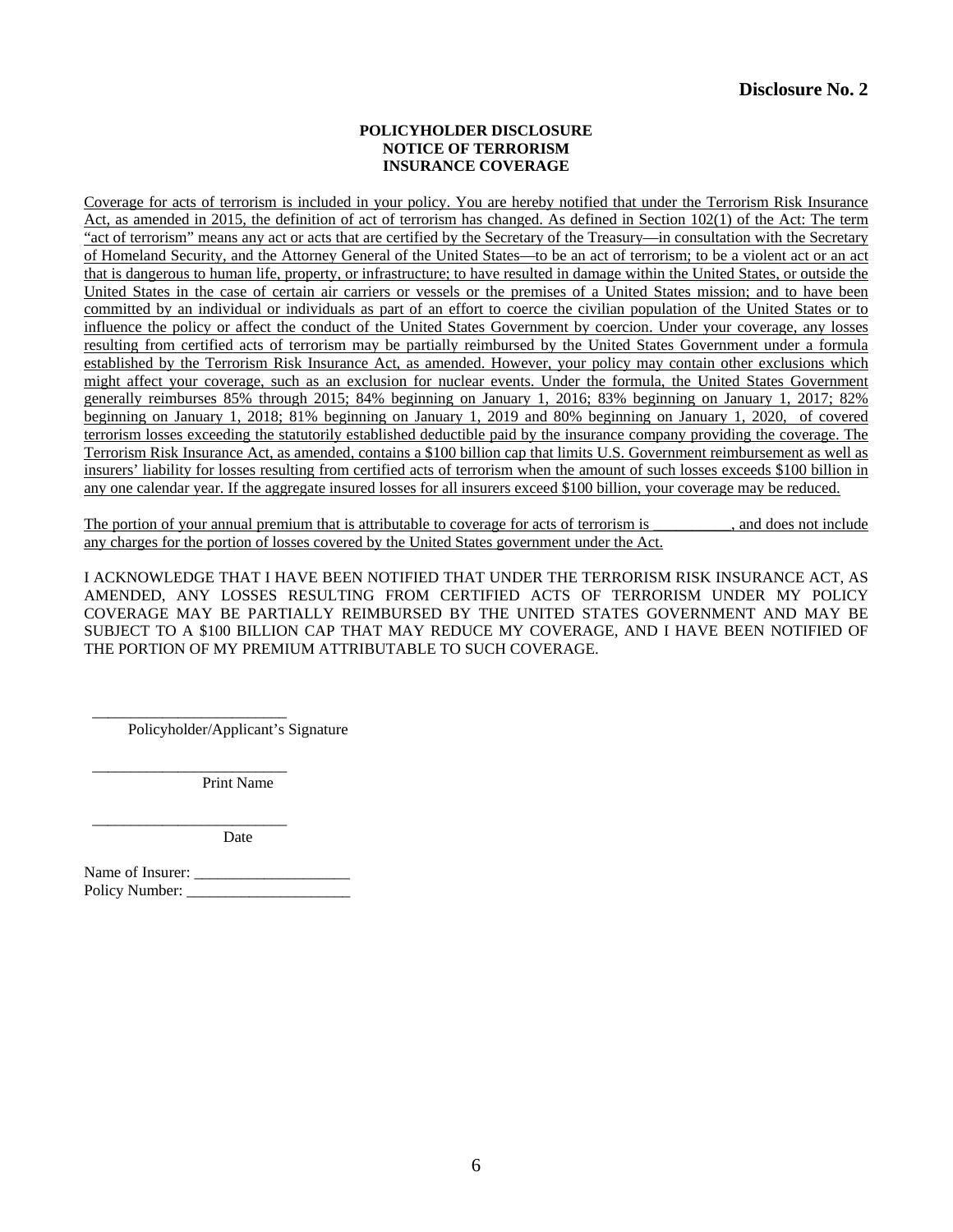#### **EXPEDITED SERFF FILING TRANSMITTAL DOCUMENT FOR TERRORISM RISK INSURANCE FORMS AND PRICING**

Indicate Type of Filing

Filing Related to *Certified Losses*

Filing Related to *Non-Certified Losses* 

Filing Applicable to Both Certified and Non-Certified Losses

#### **This abbreviated filing transmittal document should be used in conjunction with a SERFF filing only.**

To be complete, a filing must include the following:

- A completed Expedited Filing Transmittal Document.
- One copy of each endorsement, disclosure form and/or or other policy language, unless the insurer has given an advisory organization authorization to file them on its behalf.
- A copy of the rates, rating systems and supporting documentation, if applicable.
- The appropriate filing fees, if applicable

The insurer(s) submitting this filing certifies that it:

- $\Box$  Is in compliance with the terms of the Terrorism Risk Insurance Act, as amended, and/or the laws of this state
- $\Box$  Is in compliance with state's requirements with respect to terrorism coverage; and
- $\Box$  Is in compliance with the requirements of the bulletin containing the voluntary expedited filing procedures.

**Electronic Signature: [This would be replaced with a prompt for an Adobe electronic signature.]**